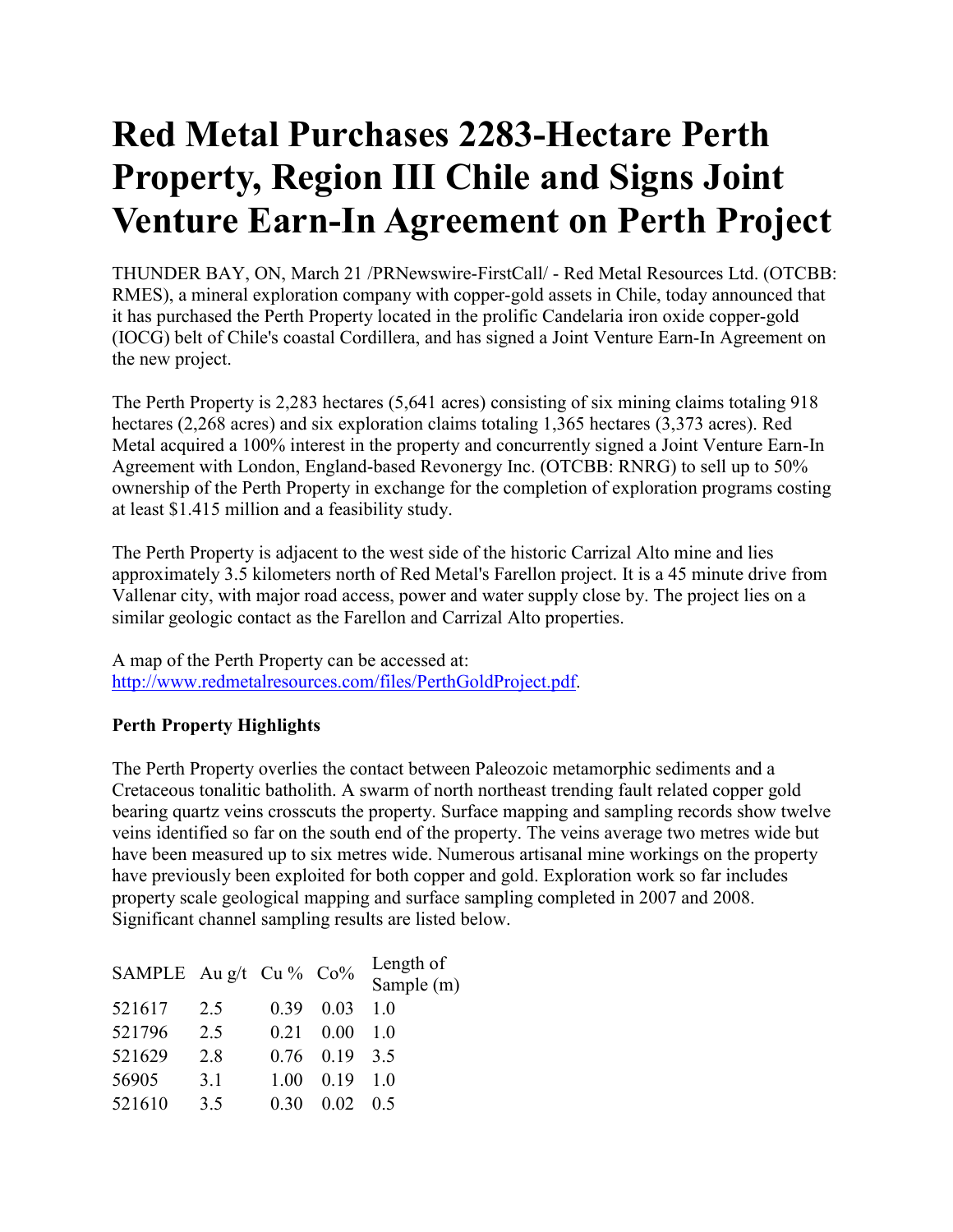| 521622 | 4.5  |      | $1.72 \quad 0.02 \quad 1.0$ |  |
|--------|------|------|-----------------------------|--|
| 521788 | 4.5  | 0.19 | $0.00\quad 2.0$             |  |
| 56858  | 5.0  |      | $0.42$ $0.16$ $1.0$         |  |
| 521789 | 5.5  |      | $0.29$ $0.00$ $2.0$         |  |
| 521628 | 6.2  | 0.59 | $0.14$ 1.3                  |  |
| 521609 | 10.7 | 0.35 | $0.07 \quad 1.0$            |  |

#### **Perth Property Potential**

The Perth Property geology closely resembles Red Metal's Farellon project and, in management's opinion, has the potential to host a large-scale, bulk-mineable gold deposit.

#### **Terms of Perth Property Purchase and Joint Venture Earn-In**

Red Metal purchased 100% of the Perth Property for a one-time payment of US\$35,000.

Revonergy Inc. can earn 35% interest in the Perth Property subject to the following conditions:

- A one-time payment of US\$35,000 on signing
- Successful completion of a Phase I exploration program costing at least \$115,000 one year from signing
- Successful completion of a Phase II exploration program costing at least \$300,000 two years from signing
- Successful completion of a Phase III exploration program costing at least \$1,000,000 and that can justify completing a preliminary feasibility study three years from signing

Revonergy can earn a further 15% interest if it completes a preliminary feasibility study by the end of four years from signing.

Phase I, II and III exploration programs will be 100% paid for by Revonergy and will be managed by Red Metal Resources' Chilean subsidiary. Revonergy will also pay Red Metal a 10% management fee on all work programs.

Caitlin Jeffs, P.Geo., President of Red Metal, stated, "With the addition of the Perth Property, we have further improved on our holdings in the highly desirable Candelaria IOCG belt. The partnering with Revonergy in this project is a progressive step in the ongoing development of both the company and its properties."

Michael Thompson, P. Geo., Vice President of Exploration for Red Metal, the project's Qualified Person as defined in NI 43-101, has reviewed and approved the contents of this news release.

### **About Red Metal Resources Ltd.**

Red Metal Resources is a mineral exploration company focused on aggressive growth through acquiring, exploring and developing copper-gold assets in Chile. Our projects are located in the prolific Candelaria iron oxide copper-gold (IOCG) belt of Chile's coastal Cordillera, host to